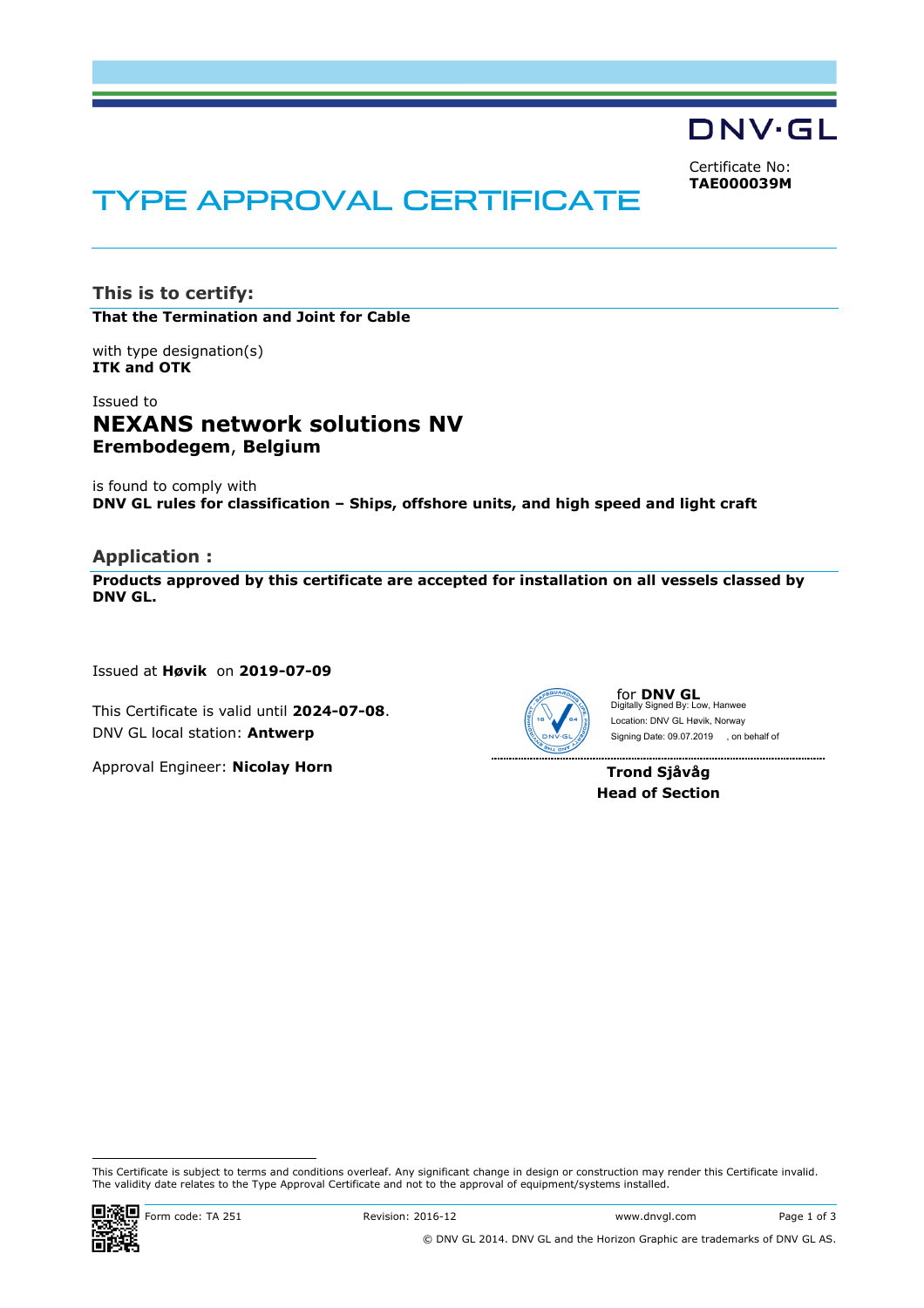Job Id: **262.1-028514-1** Certificate No: **TAE000039M**

### **Name and place of manufacturer**

Nexans Power Accessories France 08350 Bonchery France

## **Product description**

ITK: Medium Voltage Cold-Shrinkable Indoor Termination up to 22 (24) kV Type: ITK

| Termination<br>type | Voltage<br>U <sub>m</sub><br>(kV) | Strike<br>distance L<br>(mm) | Diameter over<br>core insulation<br>$\text{ (mm}^2\text{)}$ |     |     | Conductor<br>sizes<br>(mm) |
|---------------------|-----------------------------------|------------------------------|-------------------------------------------------------------|-----|-----|----------------------------|
|                     |                                   |                              | min                                                         | max | min | max                        |
| <b>ITK 212</b>      | 12                                | 300                          | 14                                                          | 33  | 50  | 400                        |
| <b>ITK 312</b>      | 12                                | 650                          | 30                                                          | 50  | 400 | 1000                       |
| <b>ITK 224</b>      | 24                                | 400                          | 14                                                          | 33  | 25  | 240                        |
| <b>ITK 324</b>      | 24                                | 650                          | 30                                                          | 50  | 300 | 800                        |

OTK: Medium Voltage Cold-Shrinkable Ooudoor Termination up to 22 (24) kV Type: OTK

| Termination<br>type | Voltage<br>U <sub>m</sub><br>(kV) | <b>Strike</b><br>distance L<br>(mm) | Diameter over<br>core insulation<br>$\text{ (mm}^2\text{)}$ |     | Conductor<br>sizes<br>(mm) |      |
|---------------------|-----------------------------------|-------------------------------------|-------------------------------------------------------------|-----|----------------------------|------|
|                     |                                   |                                     | min                                                         | max | min                        | max  |
| <b>OTK 212</b>      | 12                                | 260                                 | 14                                                          | 33  | 50                         | 400  |
| <b>OTK 312</b>      | 12                                | 300                                 | 30                                                          | 50  | 500                        | 1000 |
| <b>OTK 224</b>      | 12                                | 260                                 | 19                                                          | 33  | 50                         | 240  |
| <b>OTK 324</b>      |                                   | 300                                 | 30                                                          | 50  | 300                        | 630  |

# **Application/Limitation**

Installation has to be done in accordance with the installation instructions.

#### **Type Approval documentation**

Technical info:

"Cold Shrinkable Indoor Termination up to 24 kV and "Cold Shrinkable Outoor Termination up to 24 kV", datasheet from Nexans.

Test reports:

EUROMOLD - ELAB test report nos.TE 113 00 18 dated 2001-05-07, TE 113 03 01 & TE 113 03 02 dated 2003-10-09 and TE 213 02 23 dated 2002-10-18.

# **Tests carried out**

Tested according to cenelec HD 629.1 S1 (1996-11)

# **Marking of product**

Nexans – Factory Identification – Product Description– Voltage class.

#### **Periodical assessment**

The scope of the periodical assessment is to verify that the conditions stipulated for the Type approval are complied with and that no alterations are made to the product design or choice of materials.